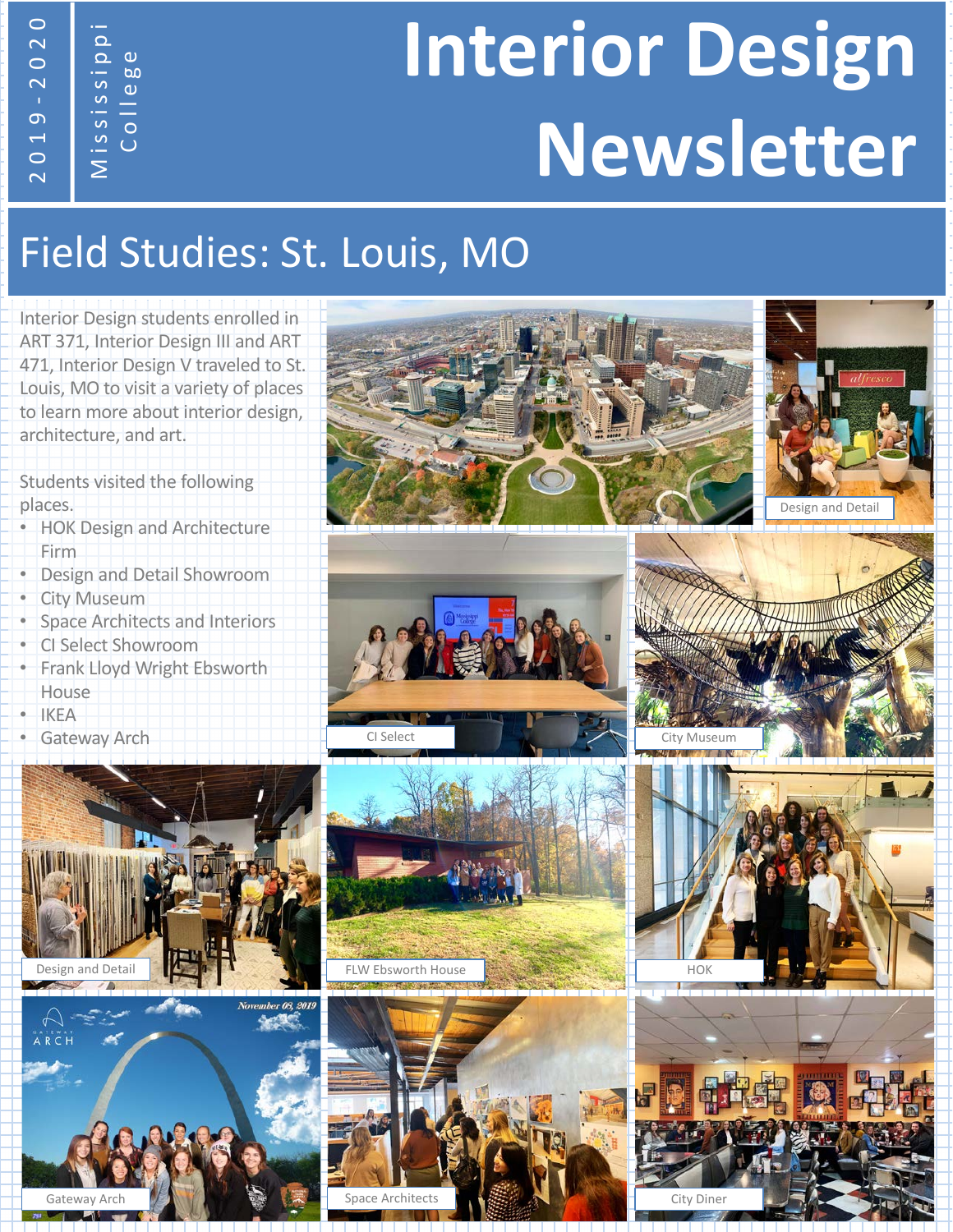# **Interior Design**

#### **Local Field Trips and Guest Speakers**

**ART 104 Introduction to Interior Environments**

- **Shell Neely**  Interior Designer at J. Banks Design in Hilton Head, SC
- **Beverly Philley** Interior Designer at Inner Design Studio in Nashville, TN
- **Marguerite Melton** Interior Designer at Marguerite Melton Interiors in Jackson, MS
- **Jaime Weber Le**  Interior Designer at Gresham Smith Partners in Birmingham, AL

**ART 271 Interior Design I**

- **Kitchen Kreators** Jackson, MS
- **ProSource** Jackson, MS
- **ART 372 Interior Design IV**
- **Melessa Redditt**  OED Sales Representative



Students enrolled in **ART 314: History of Architecture and Interiors II**, are required to visit 2 historical architectural sites on their own. These are some of the sites visited this year: Mississippi Governor's Mansion, The Alamo, The Eudora Welty House, Gallier House, The Mississippi Capitol Building, First Baptist Church Waco, Longwood Plantation, Beauregard Keyes House, and St. Patrick's Cathedral.

#### Lunch and Learns

All interior design students are invited to our lunch and learns. This is an opportunity for students to learn more about products and design specialties.



### SCALE Essay Contest Winner



**MaryKelli Bethea** was one of the ASID South Central Chapter SCALE Essay Contest winners and received travel money to attend SCALE! SCALE is a national student conference in Seattle and took place in February 2020. MaryKelli had a wonderful time networking and attending the presentations.